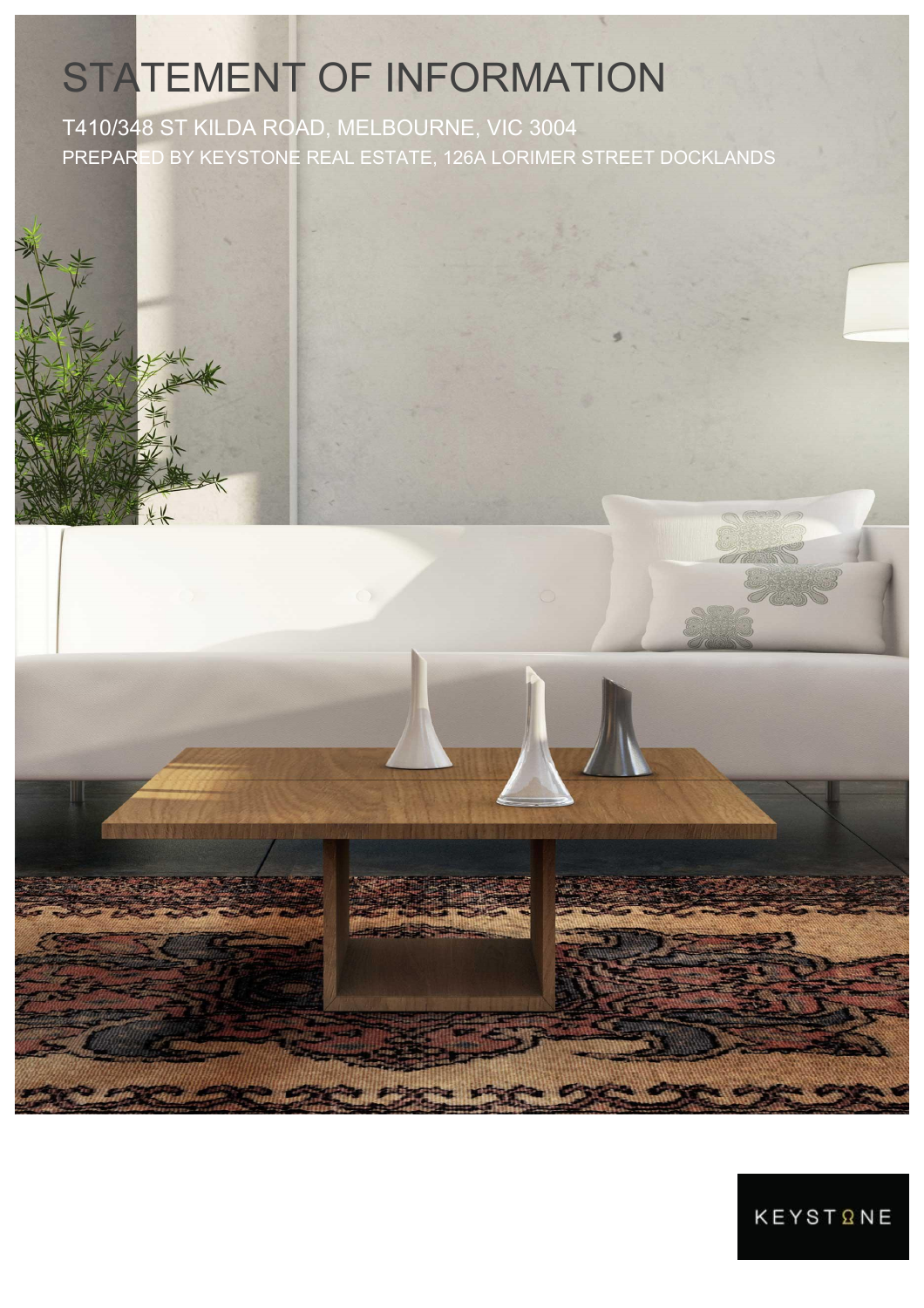# **STATEMENT OF INFORMATION**

**Section 47AF of the Estate Agents Act 1980**



### **MEDIAN SALE PRICE**



# **MELBOURNE, VIC, 3004**

**Suburb Median Sale Price (Unit)**

**\$520,000**

01 April 2021 to 31 March 2022

Provided by: pricefinder

# **COMPARABLE PROPERTIES**

These are the three properties sold within two kilometres of the property for sale in the last six months that the estate agent or agent's representative considers to be most comparable to the property for sale.



© The State of Victoria. The State of Victoria owns the copyright in the Property Sales Data and reproduction of the data in any way without the consent of the State of Victoria will constitute a breach of<br>the Copyright Ac so on the basis that the State of Victoria accepts no responsibility or liability whatsoever for any errors, faults, defects or omissions in the information supplied.